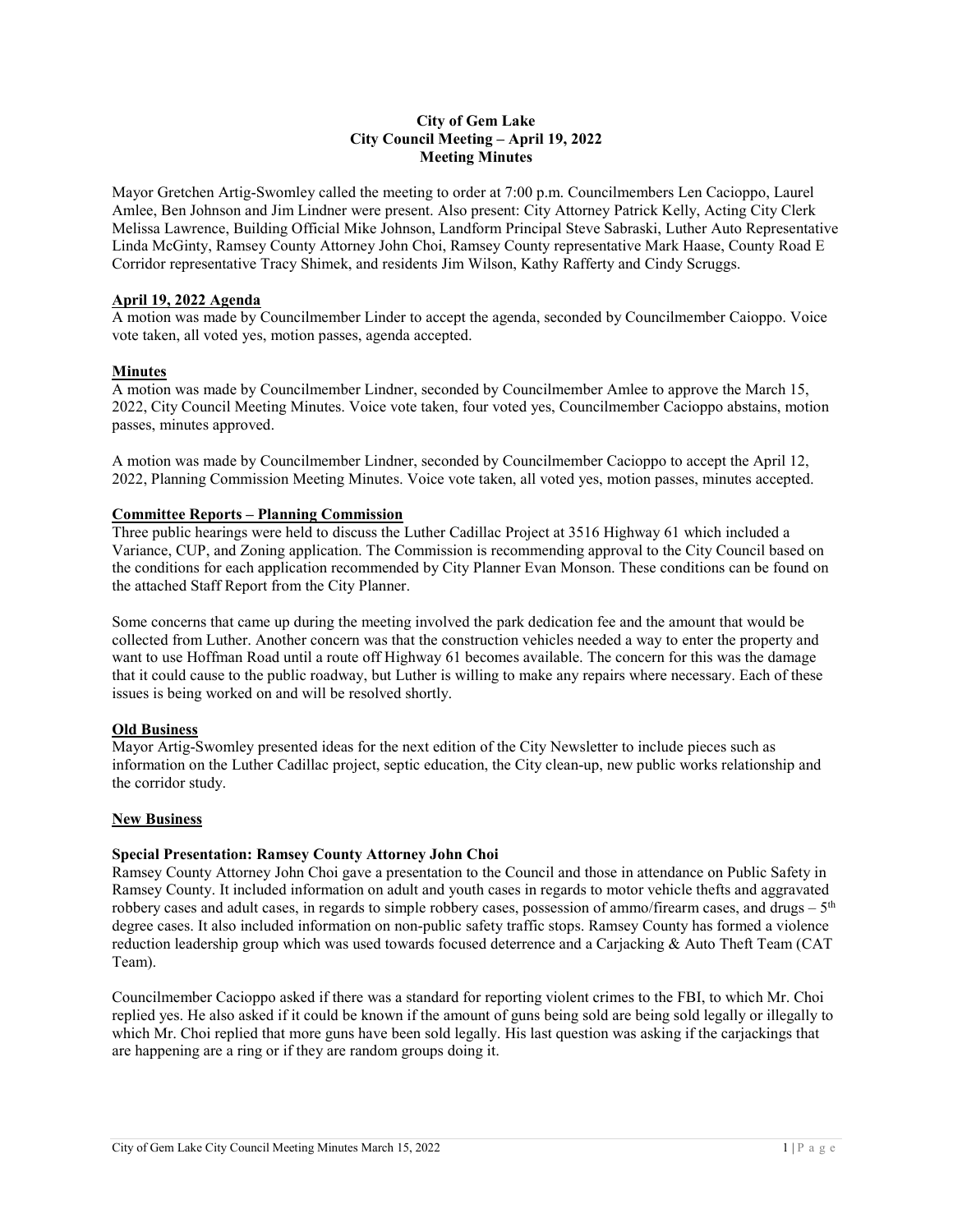Councilmember Lindner asked about the information on the presentation where it showed case referrals and charge rates, but wondered if there was a conviction rate to which Mr. Choi replied there was, it just isn't represented on the report.

Councilmember Johnson asked how the officers decide to charge for drug cases and referrals to which Mr. Choi replied that he leaves it up to the officers to come up with solutions or ways to approach it.

### **Luther Cadillac Project**

Luther Automotive is looking to build a new dealership on a site that straddles two municipalities. One parcel for the site is located in Gem Lake at 3516 Highway 61, which is east of Highway 61 on the southeast side of the city, while the other two adjacent parcels are located in Vadnais Heights. The Gem Lake portion of the project would include parking, landscaping, and a future frontage road with a cul-de-sac. The portions of the site within Vadnais Heights would have the showroom building and parking.

The proposal requires multiple zoning approvals. The use of the site is a permitted use within the city of Vadnais Heights; uses permitted in adjacent municipalities are able to be permitted in Gem Lake via a conditional use permit (CUP). The project will also require variances to zoning requirements, due to the setbacks of the parking facilities from the south lot line. The south lot line is the municipal boundary with Vadnais Heights. The plat of the site also requires approval from the city.

The project originally went through review and approval through the city in 2019. Some unexpected delays, and the COVID-19 pandemic, put the project on hold. The city's approvals from 2019 have since expired, so the applicant is now restarting the approval process with the city. The applicant recently received approvals from the city of Vadnais Heights at their March 1st council meeting. The applicant has made some minor revisions to the project plans compared to those that were approved in 2019, most of which are on the portion of the site within Vadnais Heights.

### **Conditional Use Permit for Luther Cadillac**

*See attached staff report from City Planner Evan Monson*

### **Variance for Luther Cadillac**

*See attached staff report from City Planner Evan Monson*

### **Zoning for Luther Cadillac**

*See attached staff report from City Planner Evan Monson*

The Council briefly discussed the project and Mayor Artig-Swomley stated that the development agreement is being finalized between the City Attorney Patrick Kelly and Luther Cadillac's Attorney, which will address the park dedication and entry location for construction vehicles.

Councilmember Lindner introduced a motion to approve the Variance based on the four recommendations suggested by City Planner Evan Monson, seconded by Councilmember Cacioppo. Voice vote taken, all voted yes, motion passes, Variance request is approved. (See attached Staff Report)

Councilmember Lindner introduced a motion to approve the Conditional Use Permit (CUP) based on the five recommendations suggested by City Planner Evan Monson, seconded by Councilmember Cacioppo. Voice vote taken, all voted yes, motion passes, Conditional Use Permit is approved. (See attached Staff Report)

Councilmember Lindner introduced a motion to approve the Zoning Minor Subdivision Plat based on the two recommendations suggested by City Planner Evan Monson, seconded by Councilmember Cacioppo. Voice vote taken, all voted yes, motion passes, zoning request is approved. (See attached Staff Report)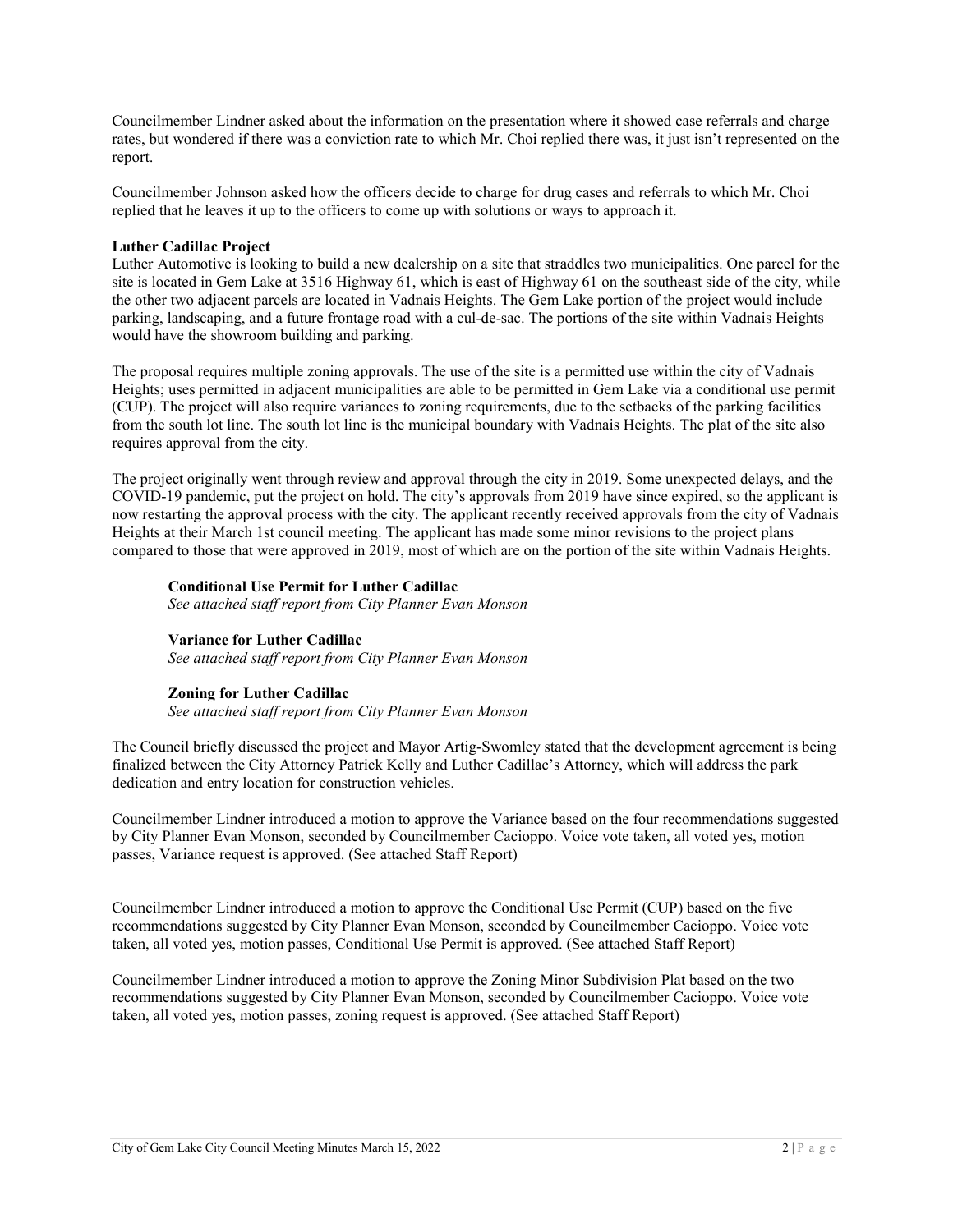### **Gem Lake Infrastructure Issues**

#### **Water Study/Well Situation Update**

City Engineer Justin Gese submitted phase 2 and it will be discussed at the May meeting. Mayor Artig-Swomley shared that the MPCA that testing of some private wells in Gem Lake will be ongoing throughout the 2022 year.

#### **Stormwater Discharge and Pipeline License Update – Patrick Kelly**

City Attorney Patrick Kelly and the railroad company were able to come to an agreement on the insurance portion of the contract to allow it to fall under the City's current insurance with the League of Minnesota Cities. Additional terms are being adjusted and City Attorney is waiting on the railroad to get back to him.

### **Septic Discussion**

Mayor Artig-Swomley discussed some of the concerns regarding the current Annual Septic Maintenance Inspection process. Several residents were concerned that they were being told their inspection was satisfactory, but the inspector never actually got to look at the tank because the access point was buried underground and not accessible at the time of the inspection. A tab will be created on the City's website page to include some information what home owners should expect during the inspections and approximately when they would take place. A handout from the University of Minnesota Extension will also be published on the website.

Also discussed was the two ordinances that the City has on septic information. Mayor Artig-Swomley suggested that Ordinance No. 108 and Ordinance No. 67D should be combined into one. Councilmember Lindner introduced a motion to combine the two Ordinances into one by adding No. 108 into No. 67D, seconded by Councilmember Cacioppo. Voice vote taken, all voted yes, motion passes, the two Ordinances will be combined into one.

### **Facilities Report Energy Consumption – Jim Lindner**

Councilmember Lindner asked to table this report until the May meeting due to the packed agenda for April. Mayor Artig-Swomley agreed that this would be a good idea. Councilmember Lindner introduced a motion to table this discussion until the May council meeting, seconded by Councilmember Cacioppo. Voice vote taken, all voted yes, motion passes, report is tabled.

### **Internal Management**

### **Employee Right to Know: Chemicals in the Workplace – Jim Lindner**

Councilmember Lindner went over the research that he did and the creation of the hazardous materials inventory list. Councilmember Lindner wants to have a policy in place to make the City compliant and would like all the paperwork to be put into a 3-ring binder. Councilmember Lindner introduced a motion to accept the general compliance policy, seconded by Councilmember Cacioppo. Voice vote taken, all voted yes, motion passes, policy accepted.

### **City-Wide Clean Up Event May 21 Planning**

The City will be holding a city-wide clean-up event on Saturday May 21, 2022 from 9:00 a.m. – Noon. The City will supply those who come to participate with industrial strength garbage bags. These trash bags can be dropped off in the Heritage Hall parking lot at the conclusion of the event. At noon hotdogs, chips and soda will be served to celebrate the conclusion of the event.

The City is also holding a "trash to treasure" event that day. Items that you have been looking to get rid of can be put at the bottom of driveways with a "FREE" sign. It is the homeowner's responsibility to bring the items back up at the end of the day if they have not been taken. This even will run from 9:00 a.m. – 4:00 p.m.

# **Discussion of County Road E Corridor Study**

Tracy Shimek, County Road E Corridor Study representative shared a little about the study. LISC's Corridor Development Initiative (CDI) process offers a proactive and interactive way for communities to guide development along major corridors and on key opportunity sites. This hands-on experience allows participants to: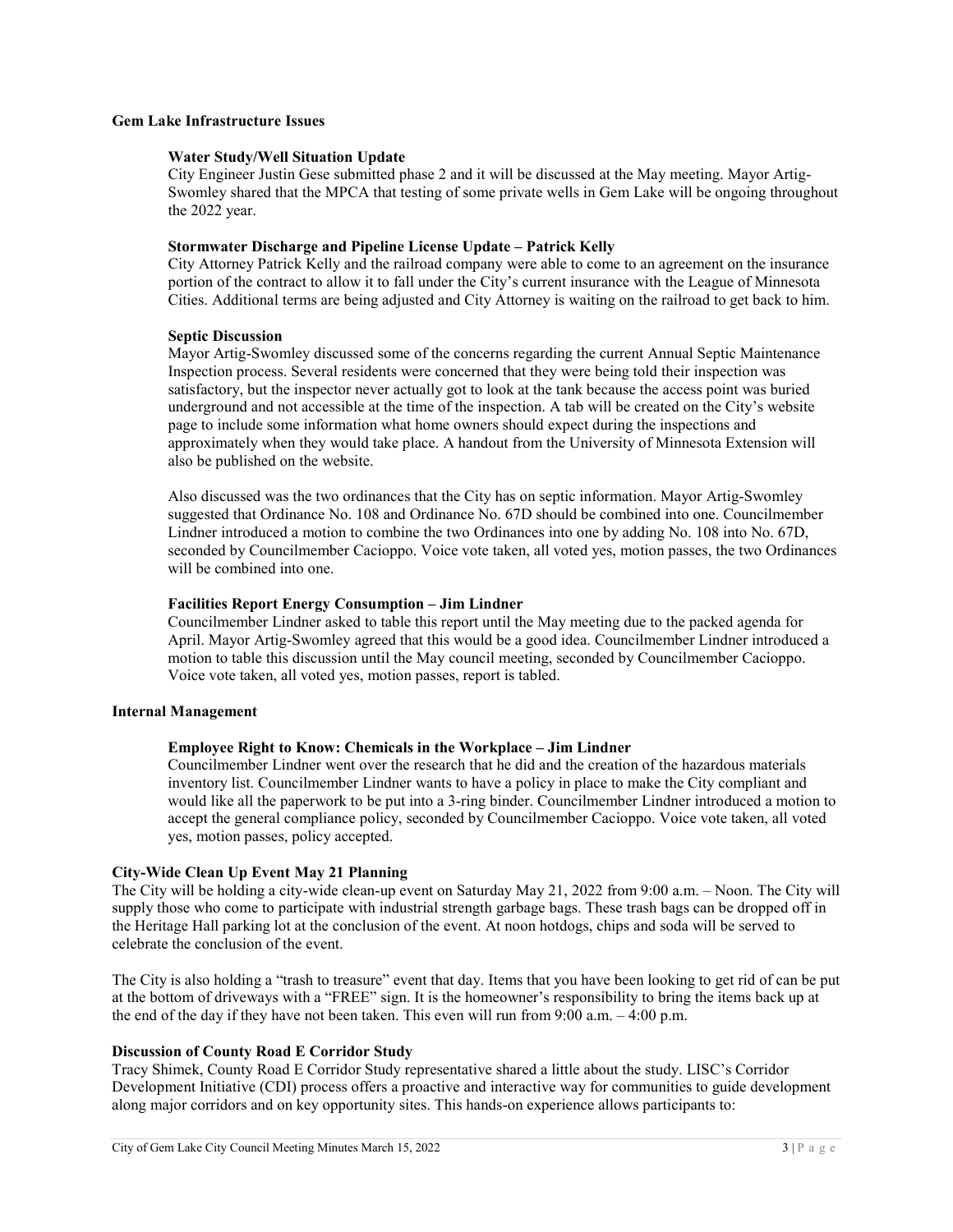- Better understand the factors (financial, land use, design, etc.) that inform development,
- Learn how to leverage community goals and values through redevelopment and infrastructure investments, and
- Build community consensus to guide future development for selected sites.

The CDI process will facilitate a series of community workshops designed to build consensus around a County Road E Corridor Action Plan (Centerville Road to Century Avenue), to include recommended guidelines for the redevelopment of 3 – 5 key opportunity sites. The process will be led by a Project Team, a Citizen Advisory Group, and 5 - 6 community workshops that are open to the public over a four month period.

The study is requesting that Gem Lake put \$6,000 towards the project. Gem Lake City Council is concerned with the amount of money being requested as the city's budget and population is much smaller compared to Vadnais Heights and White Bear Lake. Mayor Artig-Swomley had a couple questions that included when the money would be due, if it could be accepted in the following year when it can be budgeted for or of the City can be presented with a different price point. The representative from the study that came to speak will look into these questions and get back to the Mayor with an answer.

Councilmember Johnson introduced a motion to touch back on this topic when the requests of the Council can be answered, seconded by Councilmember Cacioppo. Voice vote taken, all voted yes, motion passes, this study will be revisited once the requests have been addressed with the study group.

### **Public Works and White Bear Township Rate Discussion**

A rate structure was presented to the Mayor for White Bear Township to take over all Public Works duties for Gem Lake at a cost of \$80.00 per hour. Public Works Director Dale Reed will be the main point of contact and the City will work with Pat Christopherson of White Bear Township on the flow of services. Public Works is currently looking for summer help which will be used for this new relationship.

Resolution #2022-0010 was created amending Resolution #2022-002 to include the rate for Public Works. The motion for adoption of the foregoing Resolution was duly introduced by Councilmember Lindner and seconded by Councilmember Cacioppo, and upon vote being taken thereon, the Resolution passed with a vote of 5 in favor and 0 against.

# **Charitable Gambling Donations**

### **Resolution #2022-006 April 2022 Donation to White Bear Lake Area Food Shelf**

The City of Gem Lake requested a donation in the amount of \$500.00 to the White Bear Lake Area Food Shelf.

The motion for adoption of the foregoing Resolution was duly introduced by Councilmember Lindner and seconded by Councilmember Cacioppo, and upon vote being taken thereon, the resolution passed with a vote of 5 in favor and 0 against.

### **Resolution #2022-007 April 2022 Donation to Newtrax**

The City of Gem Lake requested a donation in the amount of \$500.00 to Newtrax.

The motion for adoption of the foregoing Resolution was duly introduced by Councilmember Lindner and seconded by Councilmember Cacioppo, and upon vote being taken thereon, the resolution passed with a vote of 5 in favor and 0 against.

### **Gem Lake Scholarship Award**

### **Resolution #2022-008 Varley Scholarship Award**

The City of Gem Lake received a scholarship application from a soon to be high school graduate resident OwenvVarley. The City Treasurer is authorized to issue a check to Saint John's University in the amount of \$1,000, through the Gem Lake Scholarship Program, which is funded by charitable gambling receipts.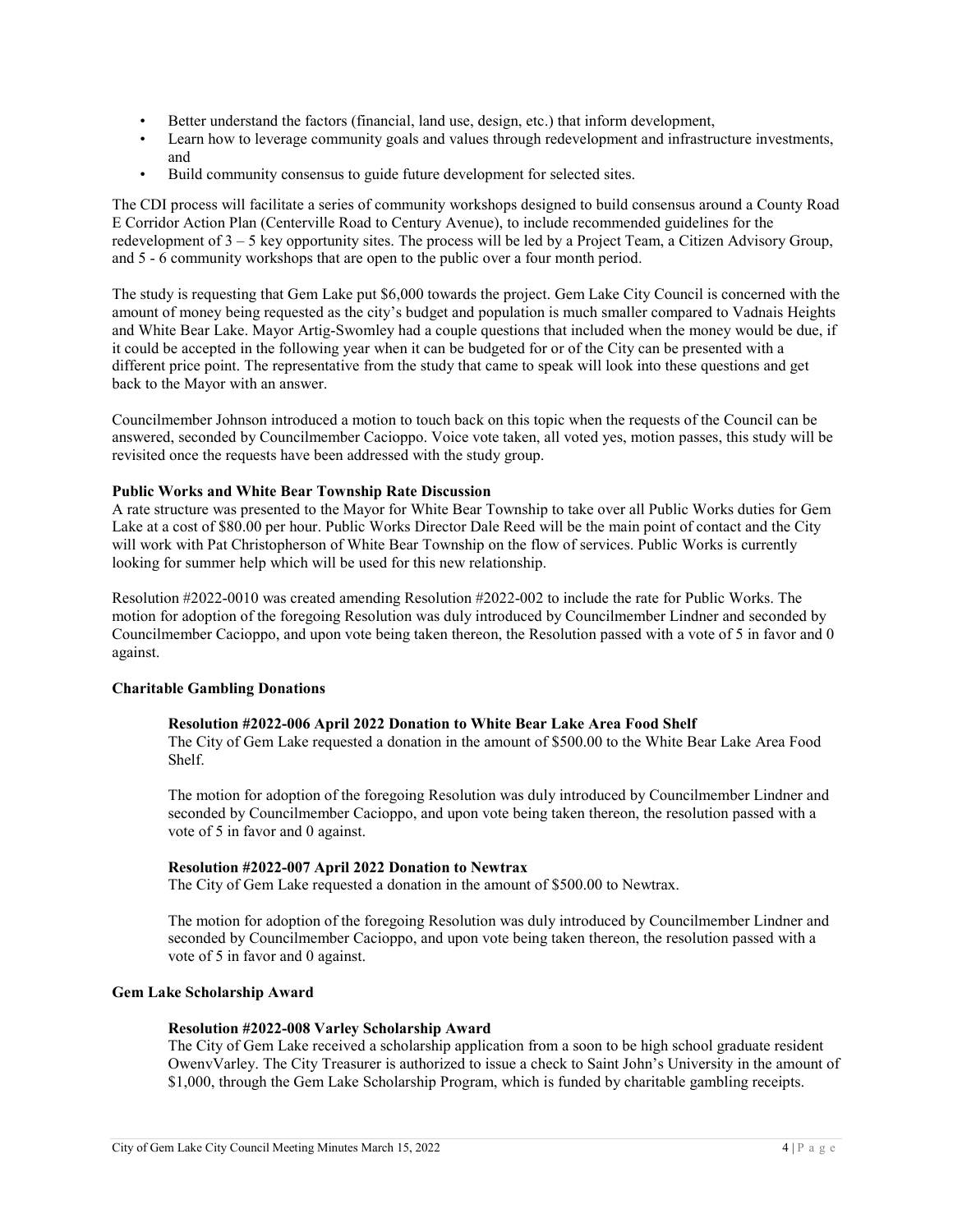The motion for adoption of the foregoing Resolution was duly introduced by Councilmember Lindner and seconded by Councilmember Cacioppo, and upon vote being taken thereon, the resolution passed with a vote of 5 in favor and 0 against.

### **Discussion on Prevailing Wage – Patrick Kelly**

City Attorney Patrick Kelly felt that it is in the City's best interest to adopt a Resolution and Ordinance regarding prevailing wage, as detailed below.

### **Resolution #2022-009 Prevailing Wage Rate/Ordinance No. 137.**

It is in the public interest that public buildings and other public works be constructed and maintained by the best means and highest quality of labor reasonably available and that persons working under contract on public works be compensated according to the real value of the services they perform. It is, therefore, the policy of the City of Gem Lake that wages of laborers, workers, and mechanics on contracted projects finances whole by the City funds should be comparable to wages paid for similar work in the community as a whole.

The motion for adoption of the foregoing Resolution was duly introduced by Councilmember Lindner and seconded by Councilmember Cacioppo, and upon vote being taken thereon, the Resolution passed with a vote of 5 in favor and 0 against.

Councilmember Lindner introduced a motion for adoption of Ordinance No. 137 on Prevailing Wage Rates for the City of Gem Lake, seconded by Councilmember Cacioppo. Voice vote taken, all voted yes, motion passes, Ordinance No. 137 has been adopted.

### **Proposed Transition to Calendar Year Licenses for Contractor's, Dog and Chicken Licenses**

To stay consistent with other licenses granted by the City of Gem Lake it was suggested that all City licenses transition to a calendar year license. The current renewal forms being sent out to residents for dog, chicken and golf cart licenses will have language stating that this renewal will be good for 18 months, good until December 31, 2023.

Councilmember Lindner introduced a motion to change all licensing in the City of Gem Lake to be renewed each calendar year beginning for January 2024 renewals, seconded by Councilmember Cacioppo. Voice vote taken, all voted yes, motion passes, all licensing in Gem Lake will fall on a calendar year time frame.

### **Community Outreach to Other Cities and Government Bodies**

City Attorney Patrick Kelly is working on sending out a letter to Vadnais Heights for water billing at the Villas of Gem Lake.

RCLLG is holding a workshop on May 13 on workforce trends. A presentation will be available and those that wish to attend should contact Councilmember Johnson. A workshop was held in early April on mental health from pandemic to pandemic.

### **Claims**

Councilmember Lindner made a motion to pay the bills, seconded by Councilmember Cacioppo Voice vote taken, all voted yes, motion passes, and bills will be paid.

### **Monthly Financial Report**

February financials were submitted for review. No questions from City Council.

### **Presentations from the public, 2 minutes maximum**

Residents in attendance had no comments or questions.

### **Open Items for Council Members to Bring Up**

City Attorney Patrick Kelly wanted to make sure that the motion that was brought up earlier in the meeting included approval of Luther based on the staff report recommendations. Mayor Artig-Swomley confirmed that it was based on the recommendations.